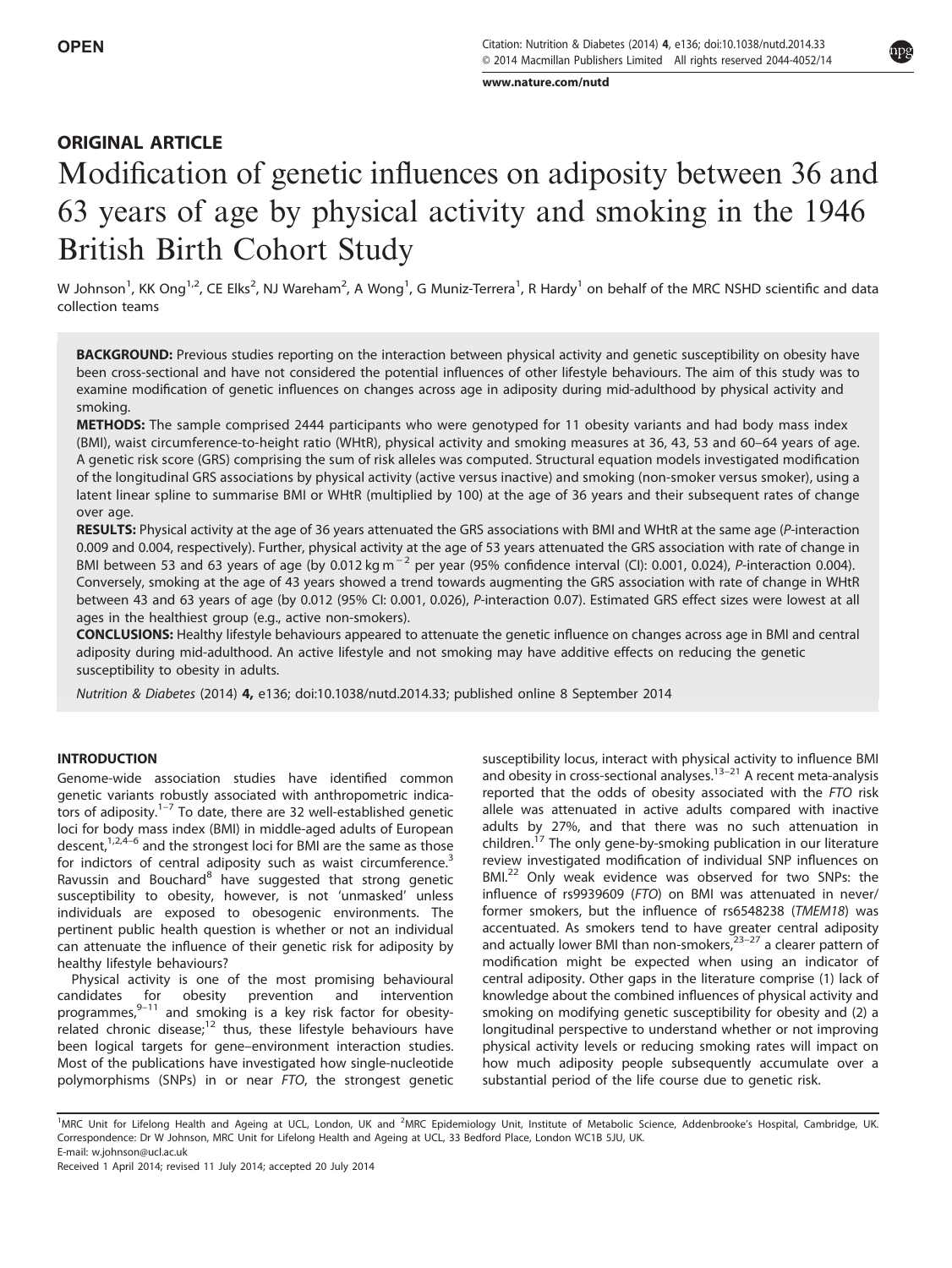Using data covering 36 to 60–64 years of age, this is the first paper to investigate modification of a genetic risk score (GRS) that indicates total genetic susceptibility on total body adiposity (indicated by BMI) and central adiposity (indicated by waist circumference-to-height ratio (WHtR)) across adulthood by physical activity and smoking across adulthood. Our aims were (1) to examine how being active versus inactive modifies GRS influences on BMI/WHtR at baseline and subsequent rates of change across age in BMI/WHtR during different periods of adulthood, (2) to examine how being a non-smoker versus smoker modifies GRS influences on the same traits and (3) to investigate the extent to which any modification by physical activity varies according to smoking (and vice versa).

#### SUBJECTS AND METHODS

#### Sample

The Medical Research Council (MRC) National Survey of Health and Development (NSHD) is based on a representative sample of 5362 singletons born to married women in 1 week in March 1946 in England, Scotland and Wales.<sup>28,29</sup> Data collections have taken place at the age of 36 years in 1982 (N = 3322), 43 years in 1989 (N = 3262), 53 years in 1999  $(N = 3035)$  and 60–64 years in 2006–2010 ( $N = 2229$ ). The participants remain broadly representative of native-born British men and women of<br>the same age.<sup>[30](#page-6-0),[31](#page-6-0)</sup> At 53 years of age, the majority (N=2989) of participants were interviewed and examined in their homes by research nurses, with others completing a postal questionnaire ( $N = 46$ ). Contact was not attempted for individuals who refused to take part ( $N = 950$ ), were living abroad ( $N = 585$ ), were untraced ( $N = 316$ ) or had died ( $N = 476$ ). Blood samples for DNA extraction were collected from 2756 of the participants who had a home visit. After deducting participants who were not successfully genotyped ( $N = 304$ ) and then participants without a measure of BMI or WHtR  $(N=8)$ , the sample of the present study comprised 2444 participants (1220 males and 1224 females).

#### **Ethics**

The study received Multi-Centre Research Ethics Committee approval (07/H1008/168) and informed consent was given by participants.

#### Adiposity indicators

Weight, height and waist circumference were measured using standard protocols at 36, 43, 53 and 60–64 years of age; BMI (weight (kg)/height (m)2 ) and WHtR (waist circumference (m)/height (m)) were computed. The WHtR is used because it is a better screening tool than waist circumference or waist circumference-to-hip ratio for cardiometabolic risk factors and because it places both sexes and all ethnic groups on the same scale.<sup>3</sup> Internal Z-scores for BMI and WHtR were calculated using the Lambda– Mu–Sigma method.<sup>34</sup> Overweight was defined as a BMI ≥ 25 kg m<sup>-2</sup> but < 30 kg m<sup>-2</sup>, obesity was defined as a BMI ≥30 kg m<sup>-2</sup> and central obesity was defined as a WHtR  $\geq 0.5$ .

#### Genetic risk score

The GRS is the same as that used in a previous MRC NSHD publication in 2012, thereby allowing comparison between publications, and is based on 11 SNPs that had been genotyped at that time.<sup>[35](#page-6-0)</sup> In Speliotes *et al.'s* paper, $1$  these 11 SNPs accounted for approximately two-thirds of the 1.45% variance in BMI that was explained by all 32 SNPs. Further, the GRS includes the strongest loci for indicators of both total body and central adiposity (i.e., in or near FTO and MC4R) and as such is suitable for use in the investigation of gene–environment interactions on BMI and WHtR in the present paper.

DNA was extracted and purified from whole blood using the Puregene DNA Isolation Kit (Flowgen, Hessle, UK) according to the manufacturer's protocol.<sup>[36](#page-6-0)</sup> Rs1421085 (*FTO*) and rs17782313 (*MC4R*) were genotyped by Source Bioscience PLC with the use of Applied Biosystems SNPlex Technology (Applied Biosystems, Foster City, CA, USA), which is based on an Oligonucleotide Ligation Assay combined with multiplex PCR amplification and capillary electrophoresis. Rs6548238 (TMEM18), rs8055138 (SH2B1), rs11084753 (KCTD15), rs10838738 (MTCH2), rs2815752 (NEGR1), rs925946 (BDNF) and rs10913469 (SEC16B) were genotyped using the Sequenom iPLEX platform (Sequenom, San Diego, CA, USA), and rs10938397 (GNPDA2) and rs7647305 (ETV5) were genotyped using custom TaqMan SNP genotyping assays according to the manufacturer's protocol (Applied Biosystems). Call rates for all SNPs were  $>0.95%$ , and allelic distributions were in Hardy–Weinberg equilibrium (P-values  $>$  0.05).

For each of the 11 SNPs, the allele known to be associated with obesity was considered the risk allele and then the number of risk alleles for each SNP (0, 1 or 2) was counted. The GRS was computed for each participant as the summation of risk alleles across the 11 SNPs, so that a one-unit increase corresponded to an increase of one risk allele. The GRS was normally distributed and centred about the mean of 12 risk alleles. A separate weighted GRS was similarly computed by first multiplying the number of risk alleles for each SNP by the appropriate estimated risk allele effect size on BMI from [Table 1](#page-2-0) in Speliotes et  $al.'s<sup>1</sup>$  $al.'s<sup>1</sup>$  $al.'s<sup>1</sup>$  paper before summation. The weighted GRS was tested in sensitivity analyses for BMI, but these sensitivity analyses for WHtR were not conducted owing to a lack of established SNP effects sizes on WHtR.

#### Lifestyle behaviours

Participation in leisure time physical activity was ascertained at 36, 43, 53 and 60–64 years of age during interviews with research nurses. At age 36 of years, this was based on the Minnesota leisure time physical activity questionnaire on the frequency and duration of participation in 27 different activities in the preceding month.<sup>[37,38](#page-6-0)</sup> At 43, 53 and 60–64 years of age, this was based on more basic questions about participation in any<br>sports and vigorous leisure time activities or exercises.<sup>39</sup> At 43 years of age, participants reported how many months in the preceding year and how often in these months each activity was performed. At 53 and 60–64 years of age, participants reported the number of occasions on which activities were undertaken in the preceding 4 weeks. For the purpose of this study, physical activity at each age was categorised as 'inactive' if the participant reported no participation or 'active' if they reported participating at least once in the previous month (aged 36 years), at least once per month during the 1-year recall period (aged 43 years), or at least once in the previous 4 weeks (aged 53 and 60–64 years). Smoking status was also reported at each age and participants were categorised as being a 'smoker' if they currently smoked or a 'non-smoker' if they had never smoked or were an ex-smoker. Further, a composite variable at each age with the categories 'inactive/smoker', 'active/smoker', 'inactive/non-smoker' and 'active/non-smoker' was computed.

#### Statistical analysis

BMI and WHtR Z-scores at each age were regressed on GRS to confirm that it was measuring genetic risk for adiposity in our sample. In addition, BMI and WHtR Z-scores were regressed on concurrent physical activity and separately on concurrent smoking to confirm that the associations were in the expected directions.

Two structural equation models (SEMs), one for BMI and one for WHtR, were built to address each study aim. Each SEM summarised the longitudinal BMI or WHtR (multiplied by 100 for presentation purposes) data as a latent linear spline with one knot. The knot was positioned at the age of 53 years for BMI, thus the latent spline parameters were (1) an intercept representing size at the age of 36 years, (2) a first slope representing rate of change from 36 to 53 years of age and (3) a second slope representing rate of change from 53 to 63 years of age. The knot was positioned at the age of 43 years for WHtR, so the latent spline parameters were (1) an intercept representing size at the age of 36 years, (2) a first slope representing rate of change from 36 to 43 years of age and (3) a second slope representing rate of change from 43 to 63 years of age.

In each SEM, (1) the latent intercept is regressed on sex and GRS-by-the lifestyle behaviour variable (and the components of this interaction) at the age of 36 years to test for modification of GRS influences on size at baseline by the lifestyle behaviour variable at baseline, conditional on sex; (2) the first latent slope is regressed on sex and GRS-by-the lifestyle behaviour variable (and the components of this interaction) at the age of 36 years to test for modification of GRS influences on rate of change before the knot by the lifestyle behaviour variable at baseline (conditional on sex); and (3) the second latent slope is regressed on sex and GRS-by-the lifestyle behaviour variable (and the components of this interaction) at the knot to test for modification of GRS influences on rate of change after the knot by the lifestyle behaviour variable at the knot (conditional on sex). [Figure 1](#page-3-0) provides a visual representation of the SEM for BMI and physical activity. The SEMs were estimated in Mplus<sup>[40](#page-6-0)</sup> and were used to estimate GRS effect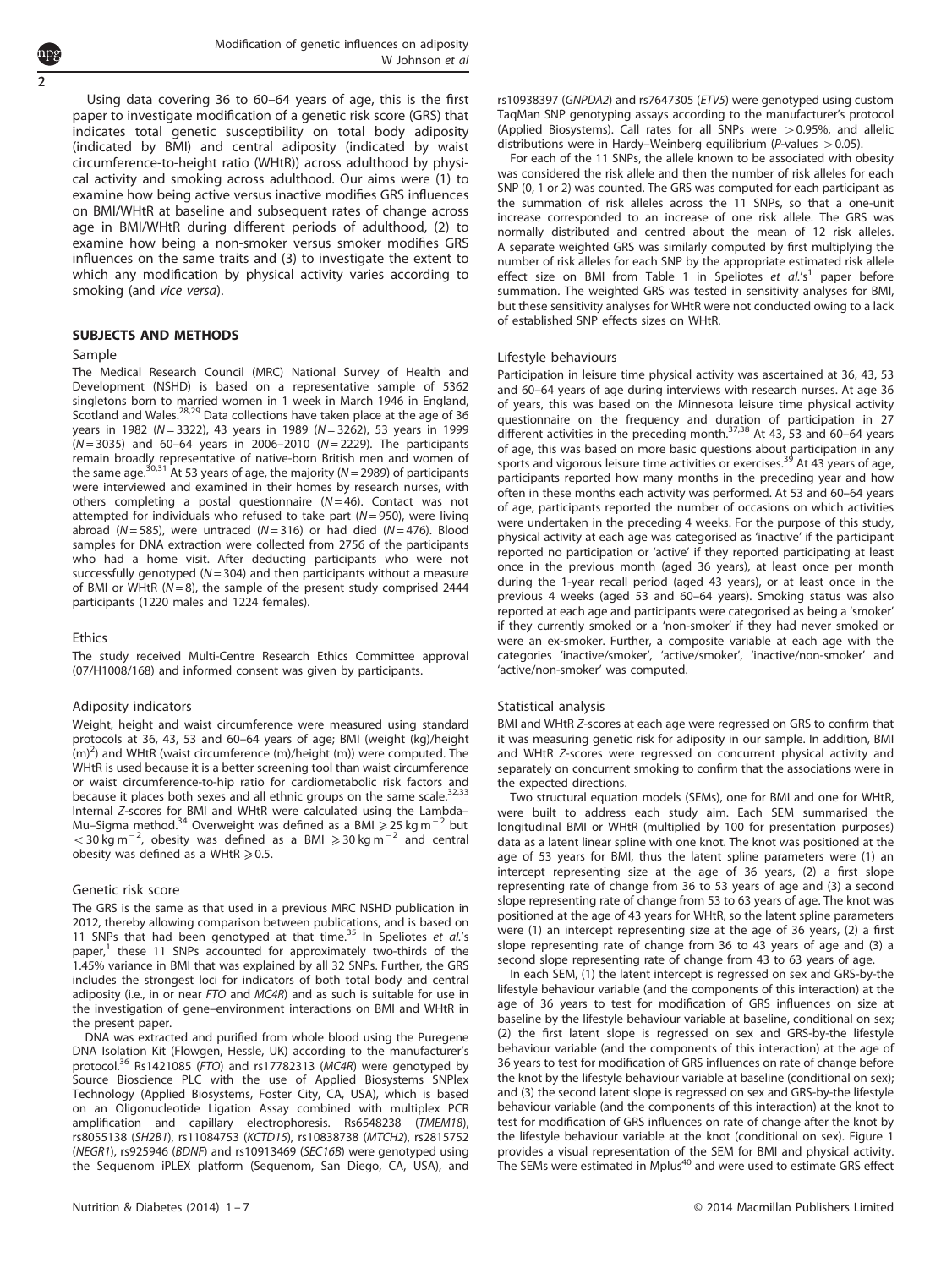# 3

<span id="page-2-0"></span>

| Table 1.<br>Description of study sample of 2444 adults                                                                                                                                                                                                 |                                                                                              |                                                                                             |                                                                                           |                                                                                        |  |  |
|--------------------------------------------------------------------------------------------------------------------------------------------------------------------------------------------------------------------------------------------------------|----------------------------------------------------------------------------------------------|---------------------------------------------------------------------------------------------|-------------------------------------------------------------------------------------------|----------------------------------------------------------------------------------------|--|--|
|                                                                                                                                                                                                                                                        | 36 Years                                                                                     | 43 Years                                                                                    | 53 Years                                                                                  | 60-64 Years                                                                            |  |  |
| Exact age (years), median (range)                                                                                                                                                                                                                      | 36.3 (36.0, 37.2)                                                                            | 43.5 (42.8, 44.3)                                                                           | 53.5 (53.0, 54.2)                                                                         | 63.3 (59.8, 64.9)                                                                      |  |  |
| BMI (kg m <sup><math>-2</math></sup> ), mean (s.d.)<br>Normal weight <sup>a</sup> , $N$ (%) (valid %) <sup>b</sup><br>Overweight <sup>a</sup> , N (%) (valid %) <sup>b</sup><br>Obese <sup>a</sup> ', $N$ (%) (valid %) <sup>b</sup><br>Missing, N (%) | 24.1(3.5)<br>1457 (59.6) (66.0)<br>629 (25.7) (28.5)<br>123(5.0)(5.6)<br>235 (9.6)           | 25.4(4.0)<br>1203 (49.2) (52.5)<br>825 (33.8) (36.0)<br>264 (10.8) (11.5)<br>152(6.2)       | 27.4(4.6)<br>793 (32.5) (32.7)<br>1071 (43.8) (44.1)<br>564 (23.1) (23.2)<br>16(0.7)      | 28.0(4.9)<br>501 (20.5) (28.3)<br>756 (30.9) (42.7)<br>514 (21.0) (29.0)<br>673 (27.5) |  |  |
| WHtR, mean (s.d.)<br>No central obesity <sup>c</sup> , N (%) (valid %) <sup>b</sup><br>Central obesity <sup>c</sup> , N (%) (valid %) <sup>b</sup><br>Missing, $N$ (%)                                                                                 | 0.49(0.06)<br>1295 (53.0) (58.5)<br>917 (37.5) (41.5)<br>232 (9.5)                           | 0.50(0.07)<br>1207 (49.4) (52.8)<br>1079 (44.1) (47.2)<br>158(6.5)                          | 0.54(0.07)<br>660 (27.0) (27.1)<br>1772 (72.5) (72.9)<br>12(0.5)                          | 0.58(0.07)<br>249 (10.2) (14.1)<br>1517 (62.1) (85.9)<br>678 (27.7)                    |  |  |
| PA <sup>d</sup><br>Inactive, $N$ (%) (valid %) <sup>b</sup><br>Active, $N$ (%) (valid %) <sup>b</sup><br>Missing, $N$ (%)                                                                                                                              | 804 (32.9) (36.2)<br>1414 (57.9) (63.8)<br>226(9.2)                                          | 1191 (48.7) (51.5)<br>1120 (45.8) (48.5)<br>133(5.4)                                        | 1189 (48.6) (48.7)<br>1253(51.3)(51.3)<br>2(0.1)                                          | 1138 (46.6) (65.3)<br>606 (24.8) (34.7)<br>700 (28.6)                                  |  |  |
| SM <sup>d</sup><br>Smoker, $N$ (%) (valid %) <sup>b</sup><br>Non-smoker, $N$ (%) (valid %) <sup>b</sup><br>Missing, $N$ (%)                                                                                                                            | 719 (29.4) (32.3)<br>1505 (61.6) (67.7)<br>220(9.0)                                          | 665 (27.2) (28.9)<br>1640 (67.1) (71.1)<br>139(5.7)                                         | 595 (24.3) (24.3)<br>1848 (75.6) (75.6)<br>1(0.0)                                         | 237 (9.7) (12.7)<br>1636 (66.9) (87.3)<br>571 (23.4)                                   |  |  |
| PA/SM <sup>d</sup><br>Inactive/smoker, $N$ (%) (valid %) <sup>b</sup><br>Active/smoker, N (%) (valid %) <sup>b</sup><br>Inactive/non-smoker, $N$ (%) (valid %) <sup>b</sup><br>Active/non-smoker, $N$ (%) (valid %) <sup>b</sup><br>Missing, N (%)     | 301 (12.3) (13.6)<br>415 (17.0) (18.7)<br>503 (20.6) (22.7)<br>998 (40.8) (45.0)<br>227(9.3) | 425 (17.4) (18.4)<br>240 (9.8) (10.4)<br>762 (31.2) (33.1)<br>878 (35.9) (38.1)<br>139(5.7) | 386 (15.8) (15.8)<br>209 (8.6) (8.6)<br>803 (32.9) (32.9)<br>1044 (42.7) (42.8)<br>2(0.1) | 157(6.4)(9.7)<br>35(1.4)(2.2)<br>889 (36.6) (55.0)<br>534 (21.8) (33.1)<br>829 (33.9)  |  |  |

Abbreviations: BMI, body mass index; PA, physical activity; SM, smoking; WHtR, waist circumference-to-height ratio. <sup>a</sup>Normal weight: BMI < 25 kg m<sup>-2</sup>, overweight: BMI ≥25 kg m<sup>−2</sup>, but < 30 kg m<sup>−2</sup>, obese: BMI ≥30 kg m<sup>−2. b</sup>Valid % excludes missing data and is calculated as the N in that cell divided by the N who had data for that particular variable at that particular age multiplied by 100. <sup>c</sup>No central obesity: WHtR  $<$  0.5; central obesity: WHtR  $\ge$  0.5. <sup>d</sup>Participation in leisure time PA and smoking status were ascertained at each age during an interview with a research nurse. Participants were categorised as being a 'smoker' if they currently smoked or a 'non-smoker' if they had never smoked or were an ex-smoker. Leisure time PA assessment was based on the Minnesota leisure time PA questionnaire at 36 years of age and on more basic questions at 43, 53 and 60–64 years of age. At each age, participants who reported no leisure time physical activity were classified as 'inactive' and those who reported any relevant activity (in the previous month at 36 years of age, in the previous year at 43 years of age and in the previous 4 weeks at 53 and 60–64 years of age) were classified as 'active'.

sizes at each age within each physical activity or/and smoking group and these were plotted.

In secondary analyses, SEMs including a GRS-by-physical activity-bysmoking interaction term were used to formally test whether or not any modification by physical activity varied according to smoking (or vice versa). Sensitivity analyses included SEMs stratified by sex, SEMs stratified by weight status at the age of 36 years (i.e., normal weight or overweight or obese) or central obesity status at the age of 36 years (i.e., no central obesity or central obesity), and for BMI an SEM that included physical activity or/and smoking at 43 years of age instead of 53 years of age. Further, the SEMs for BMI were re-run using the weighted GRS to confirm that constraining each SNP to have an equal contribution to genetic risk in the main analyses was not inappropriate.

#### RESULTS

Both BMI and WHtR increased across adulthood so that by 60–64 years of age 72% of the sample was overweight or obese and 86% had central obesity (Table 1). The percentage of participants categorised as active decreased from 64% at the age of 36 years to 35% at the age of 60–64 years, whereas the percentage of smokers decreased from 32% at the age of 36 years to 12% at the age of 60–64 years.

The GRS was positively associated with BMI and WHtR Z-scores at all ages (data not shown). Further, active participants tended to have lower BMI and WHtR Z-scores than inactive participants, and non-smokers tended to have higher BMI but lower WHtR Z-scores than smokers (data not shown).

Using the SEM for BMI and physical activity as an example, [Figure 1](#page-3-0) is a visual representation of the model and [Table 2](#page-4-0) gives the corresponding parameter estimates (labelled A-I). At 36 years of age, the GRS and BMI were positively associated (A) and the active group was estimated to have a lower mean BMI than the inactive group (B). Further, the estimated GRS effect size on BMI was  $0.189 \text{ kg m}^{-2}$  (95% confidence interval (CI): 0.047, 0.331) lower in the active group compared with the inactive group (C). There was no such effect modification on rate of change in BMI between 36 and 53 years of age (F), but the GRS association with rate of change in BMI between 53 and 63 years of age was 0.012 kg m<sup>−2</sup> per year (95% CI: 0.001, 0.024) lower in participants who were active at age 53 years of age compared with those who were inactive (I).

The parameter estimates in [Table 2](#page-4-0) were used to estimate GRS effect sizes at each age (i.e., 36, 43, 53 and 63 years) within each physical activity group, and these results are shown in [Figure 2a](#page-5-0). The estimated GRS effect sizes on BMI were consistently lower in active compared with inactive participants. At 36 years of age, the difference between the two groups of 0.189 kg m<sup>-2</sup> corresponds to the estimate of the GRS-by-physical activity interaction on the intercept in [Table 2](#page-4-0). Similarly, the widening of differences in estimated GRS effect sizes between the two groups after 53 years of age occurs at 0.012 kg m<sup>-2</sup> per year, corresponding to the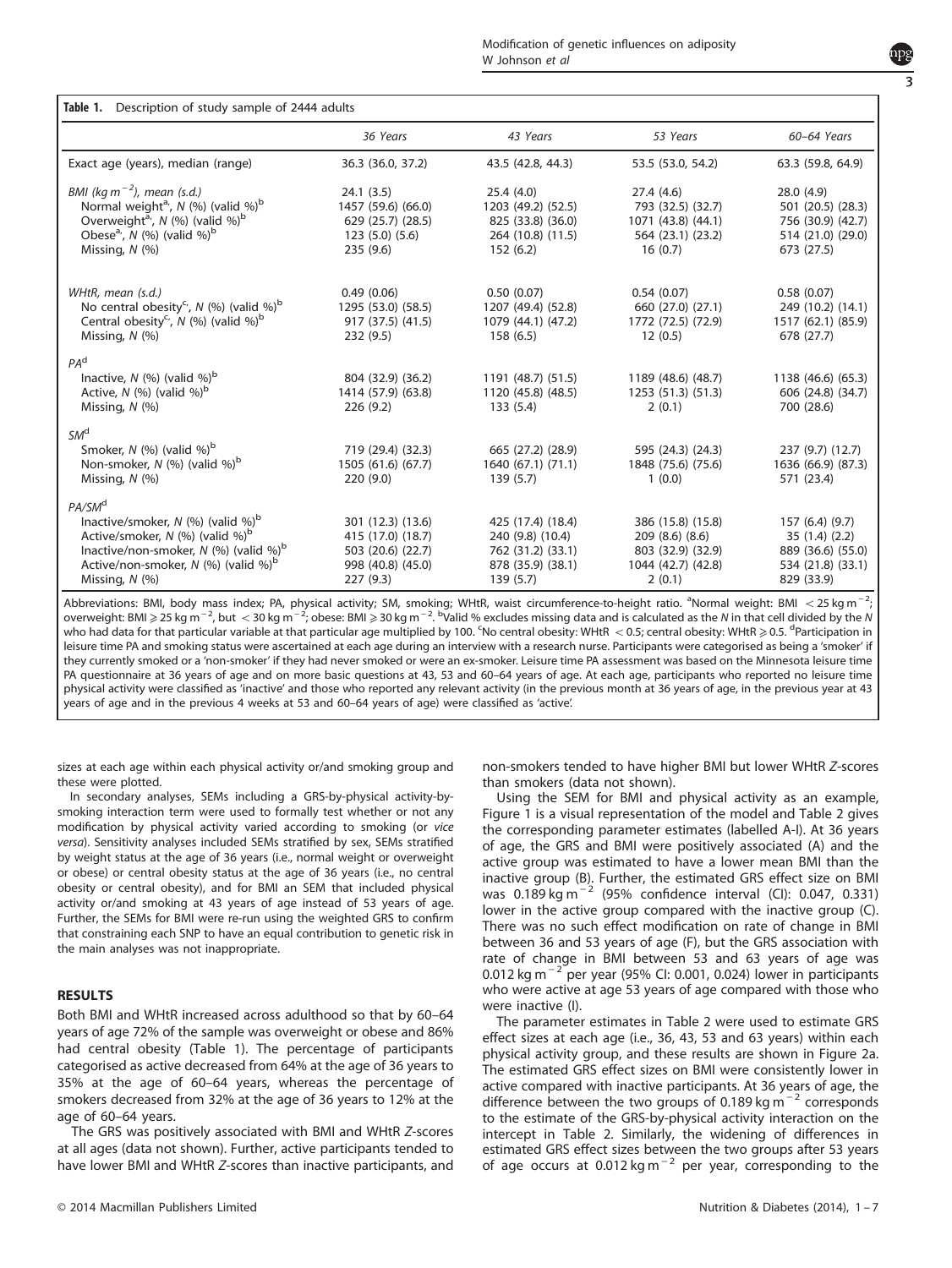<span id="page-3-0"></span>4



Figure 1. A latent linear spline SEM to test modification of GRS associations with BMI trajectories by physical activity (PA). GRS was computed for each individual as the summation of risk alleles across 11 obesity variants and PA was ascertained at 36 and 53 years of age during interviews with a research nurse. Leisure time PA assessment was based on the Minnesota leisure time PA questionnaire at the age of 36 years and on more basic questions at the age of 53 years. At each age, participants who reported no leisure time PA were classified as 'inactive' and those who reported any relevant activity (in the previous month at the age of 36 years and in the previous 4 weeks at the age of 53 years) were classified as 'active'. Thin arrows are used for the latent linear spline that summarises the serial BMI data for each individual as an intercept (i.e., kg m<sup>−2</sup> at the age of 36 years) and two slope terms (i.e., kg m<sup>−2</sup> per year between 36 and 53 and between 53 and 63 years of age). Solid thick arrows are used for main associations of GRS and PA with the intercept and slope terms. Dashed thick arrows are used for GRS-by-PA interaction associations with the intercept and slope terms. Each thick arrow is labelled with a letter that corresponds to an estimated parameter in [Table 2.](#page-4-0)

estimate of the GRS-by-physical activity interaction on the slope between 53 and 63 years of age in [Table 2](#page-4-0).

[Figure 2](#page-5-0) also shows the pertinent results for the other SEMs; the parameter estimates and model fit statistics for all SEMs can be found in Supplementary Tables 1. Overall model fits showed that each hypothesised SEM was different to a fully saturated model (P-values  $< 0.001$ ). With a sample size of over 2000, this was to be expected because of the large power to detect even minor discrepancies. The other fit statistics indicated good to excellent model fit because all values were  $> 0.95.^{41}$  $> 0.95.^{41}$  $> 0.95.^{41}$ 

The estimated GRS effect sizes on WHtR (multiplied by 100) were consistently lower in active compared with inactive participants ([Figure 2b\)](#page-5-0). The magnitude of this difference, estimated to be 0.370 (95% CI: 0.116, 0.625) at 36 years of age, remained relatively constant across the age range studied.

For smoking ([Figures 2c and d](#page-5-0)), the estimated GRS effect sizes were lower in non-smokers compared with smokers, but the differences were not nominally significant at P-value  $< 0.05$  at 36 years of age. Over age, the estimated GRS effect sizes continued to widen between non-smokers and smokers on BMI (between 53 and 63 years of age; interaction P-value 0.1) and WHtR (between 43 and 63 years of age; interaction P-value 0.07).

Considering the combination of physical activity and smoking ([Figure 2e and f](#page-5-0)), the estimated GRS effect sizes were lowest in the healthiest lifestyle group (e.g., active/non-smokers). For BMI, the estimated GRS effect size at 36 years of age was 0.258 kg m<sup>-2</sup> (95% CI: 0.037, 0.480) lower in active/non-smokers compared with the least healthy lifestyle group (e.g., inactive/smokers), and this difference widened between 53 and 63 years of age by 0.022 kg m<sup>−</sup> <sup>2</sup> per year (95% CI: 0.003, 0.042). However, GRS-by-physical activity-by-smoking interaction terms in secondary SEMs were not nominally significant (all  $P$ -values  $>$  0.2) (data not shown), thereby indicating that the combined modifying effects of physical activity and smoking on GRS effect sizes were not more than additive.

Sensitivity analyses did not produce any estimates that were fundamentally different to those reported here from the main analyses (data not shown).

#### **DISCUSSION**

This study provides novel longitudinal evidence in adulthood that an active lifestyle may attenuate total body adiposity (as indicated by BMI) accumulation due to genetic risk; tentative novel evidence was also found to suggest that another healthy lifestyle factor, not smoking, may attenuate central adiposity (as indicated by WHtR) accumulation due to genetic risk.

Other studies of gene–environment interaction on adiposity traits were largely cross-sectional and typically considered only<br>one lifestyle behaviour.<sup>14–[22,42](#page-6-0)–46</sup> The present study is the first to test whether the level of attenuation achieved by one lifestyle behaviour varies across different groups of a second. Three-way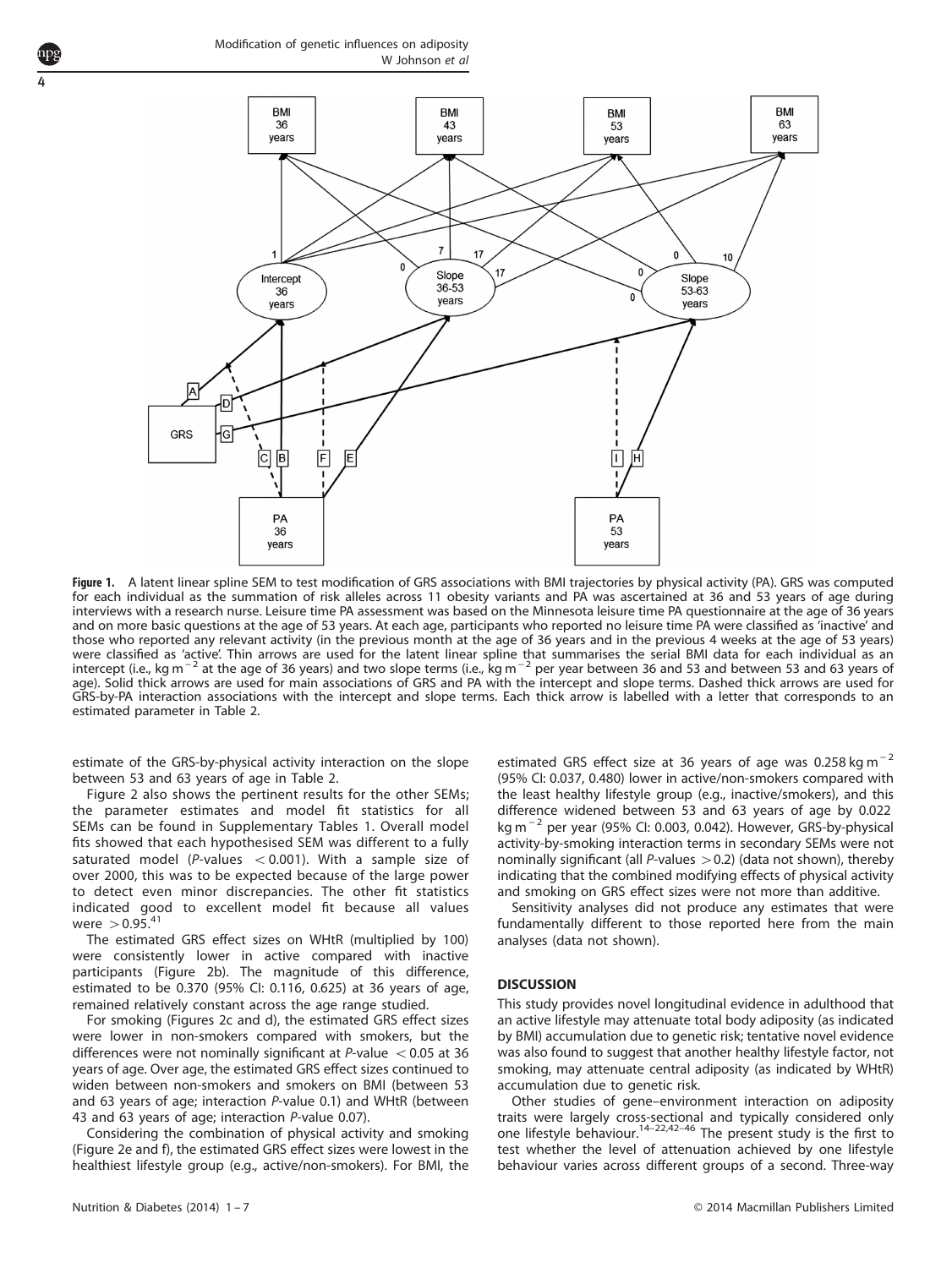<span id="page-4-0"></span>

| Table 2. Latent linear spline SEM to test modification of GRS |  |
|---------------------------------------------------------------|--|
| associations with BMI trajectories by physical activity       |  |

|                                                                                                                             |                        | BMI (kg m <sup>-2</sup> ), N = 2216                         |
|-----------------------------------------------------------------------------------------------------------------------------|------------------------|-------------------------------------------------------------|
|                                                                                                                             | Parameter <sup>a</sup> | B (95% CI), P-value                                         |
| <i><b>Intercept</b></i><br>GRS (per risk allele) <sup>b</sup><br>PA at age of intercept <sup>c</sup><br>Inactive (referent) | A                      | Size 36 years<br>$0.312$ (0.196, 0.428), < 0.001            |
| Active<br>GRS-by-PA at age of intercept                                                                                     | B                      | $-0.813$ (-1.113, -0.512), <0.001                           |
| Inactive (referent)<br>Active                                                                                               | C                      | $-0.189$ ( $-0.331$ , $-0.047$ ), 0.009                     |
| Slope 1<br>GRS (per risk allele) <sup>b</sup><br>PA at age of intercept <sup>c</sup>                                        | D                      | Change per year 36–53 years<br>$0.001$ (-0.005, 0.007), 0.7 |
| Inactive (referent)<br>Active<br>GRS-by-PA at age of intercept                                                              | F                      | $0.004$ (-0.011, 0.019), 0.6                                |
| Inactive (referent)<br>Active                                                                                               | F                      | $0.000$ (-0.008, 0.007), 0.9                                |
| Slope 2<br>GRS (per risk allele) <sup>b</sup><br>PA at age of knot <sup>c</sup>                                             | G                      | Change per year 53–63 years<br>$0.005$ (-0.004, 0.014), 0.3 |
| Inactive (referent)<br>Active<br>GRS-by-PA at age of knot                                                                   | н                      | $-0.018$ ( $-0.043$ , 0.008), 0.2                           |
| Inactive (referent)<br>Active                                                                                               | I                      | $-0.012$ ( $-0.024$ , $-0.001$ ), 0.04                      |

Abbreviations: BMI, body mass index; GRS, genetic risk score; PA, physical activity; SEM, structural equation model. <sup>a</sup>Each parameter is labelled with a letter that corresponds to a thick arrow in the visual representation of this SEM in [Figure 1](#page-3-0). <sup>b</sup>Computed for each individual as the summation of risk alleles across 11 obesity variants. <sup>c</sup>Participation in leisure time PA was ascertained at each age during an interview with a research nurse. Leisure time PA assessment was based on the Minnesota leisure-time physical activity questionnaire at 36 years of age and on more basic questions at 53 years of age. At each age, participants who reported no leisure time PA were classified as 'inactive' and those who reported any relevant activity (in the previous month at 36 years of age and in the previous 4 weeks at 53 years of age) were classified as 'active'.

GRS-by-physical activity-by-smoking interaction terms were not nominally significant, thereby indicating no evidence for departure from additive effects in the level of attenuation achieved by physical activity and not smoking.

The meta-analysis of Kilpelainen et  $al$ .<sup>[17](#page-6-0)</sup> reported that the effect size on BMI related to each risk allele in rs9939609 (FTO) was  $0.14$  kg m<sup>-2</sup> lower in physically active adults compared with physically inactive adults. Similarly, we found that the effect size on BMI related to each risk allele increase in GRS corresponded to a BMI increase of 0.31 kg m<sup>-2</sup> at 36 years of age, but that being active attenuated this association by 0.19 kg m<sup>-2</sup>. This crudely equates to a remarkable 60% reduction in genetic influences on BMI.

Few studies have investigated gene–environment interactions on indicators of adiposity other than BMI.<sup>[8](#page-5-0)[,16](#page-6-0),[34](#page-6-0)</sup> Our WHtR results strengthen the limited evidence that physical activity modifies genetic influences on central adiposity as well as total body adiposity.[17](#page-6-0) They also provide the first tentative evidence that not smoking attenuates genetic influences on central adiposity accumulation. The paradox of lower BMI but higher waist circumference and waist-to-hip ratio in smokers compared with non-smokers has been well documented.<sup>23-[27,47](#page-6-0)</sup> Various mechanisms have been proposed to explain the greater central obesity of smokers compared with non-smokers, including higher fasting plasma cortisol concentrations in response to stimulation of sympathetic nervous system activity.<sup>[48,49](#page-6-0)</sup> Our results suggest that augmented genetic effects may also have a role.

The mechanisms by which lifestyle behaviours modify the influences of obesity genetic variants are not fully understood. Epigenetic regulation of gene expression is a likely pathway because epigenetic markers, suc[h as](#page-6-0) DNA methylation, can be modified by environmental factors<sup>50–52</sup> and are associated with at least the strongest genetic susceptibility locus for obesity.<sup>53-[55](#page-6-0)</sup> The advent of high-throughput DNA methylation bead chip technology will allow large cohort studies to better quantify complex interactions between genotype, environment and DNA methylation variation in the near future.[56](#page-6-0),[57](#page-6-0)

A particular strength of the present study is the robust analysis of longitudinal data covering 36 to 60–64 years of age. Our results build on cross-sectional gene–environment interaction on obesity studies and one published longitudinal study that found annual change in BMI, over an average follow-up of 3.6 years, to be attenuated by approximately 0.006 kg m<sup>-2</sup> per year per risk allele (in a 12 SNP GRS) in a group who were active at baseline compared with a group who were inactive at baseline (aged 39–79 years).<sup>[45](#page-6-0)</sup> What we add to this literature is the knowledge that healthy lifestyle behaviours may be important in the determination of how much adiposity is gained, because of genetic risk, over a substantial period of adulthood.

In terms of limitations, physical activity and smoking status were self-reported, which might have biased estimates if there was systematic under- or over-reporting, the questions used to assess physical activity changed over age and the GRS explained only a small fraction of the variance in BMI/WHtR. The SEMs efficiently handled missing BMI and WHtR data, but the missing physical activity and smoking data did have the potential to introduce some bias. The estimated relationships of physical activity/smoking with BMI/WHtR might be confounded by other lifestyle behaviours and failure to adjust for these might have biased the GRS-by-physical activity/smoking estimates. Differences between physical activity groups in the influence of genetic susceptibility to adiposity were already present at 36 years of age, but lifestyle behaviour data before 36 years of age are limited in the MRC NSHD, making it impossible to determine the age when physical activity started to modify the influence of genetic susceptibility to adiposity. Finally, the sample comprised individuals who were all born in 1946, which makes it impossible to distinguish between age effects and period effects, and may limit generalisability of results to the modern-day British population of adults who were born more recently than in 1946. Other studies have shown that the positive effect of obesity genetic variants on adulthood adiposity has strengthened over successive cohorts,<sup>[56](#page-6-0)</sup> which suggests that the scope for attenuation of genetic influences on adiposity by lifestyle behaviours may be greater in more recently born cohorts.

In conclusion, we provide novel evidence that being active in mid-adulthood attenuates genetic influences on subsequent adiposity accumulation, and that being a non-smoker in midadulthood may attenuate genetic influences on subsequent central adiposity accumulation. The public health message is clear; some individuals may be more susceptible to obesity than others, but this can at least be partly offset by remaining active across the life course and perhaps not smoking. Research in larger samples is needed to confirm whether or not the combined modifying effect of lifestyle behaviours is more than additive.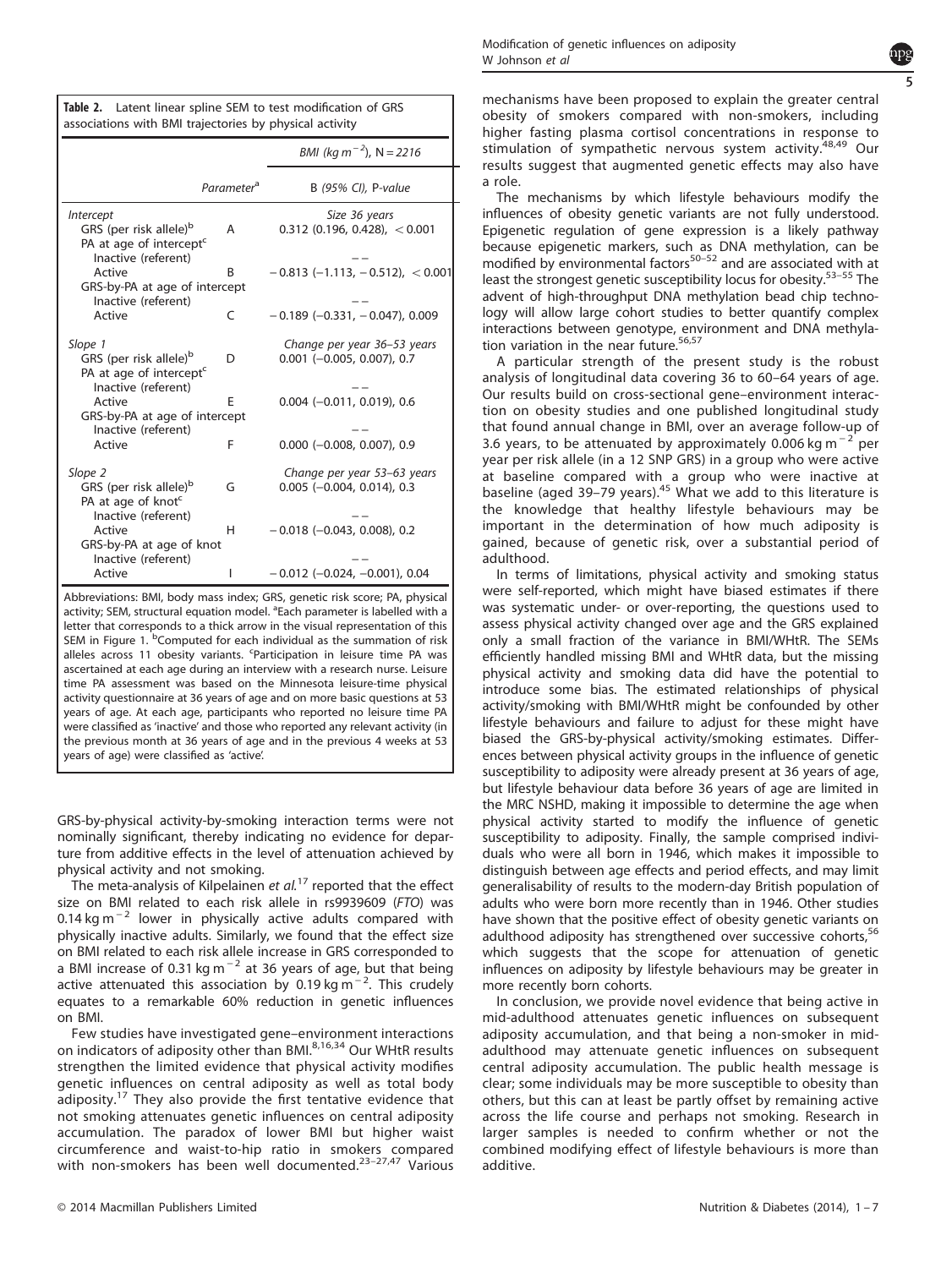Modification of genetic influences on adiposity W Johnson et al.



Figure 2. Estimated GRS effect sizes within each physical activity (PA) or/and smoking (SM) group. GRS was computed for each individual as the summation of risk alleles across 11 obesity variants, PA was ascertained at the age of 36 years and either at the age of 53 years (for BMI) or 43 years (for WHtR) during interviews with a research nurse, SM was ascertained at the age of 36 years and either at the age of 53 years (for BMI) or 43 years (for WHtR) during interviews with a research nurse. Participants were categorised as being a 'smoker' if they currently smoked or a 'non-smoker' if they had never smoked or were an ex-smoker. The GRS effect sizes in panels a and b are estimated from the models shown in Supplementary Table 1, the GRS effect sizes in panels c and d are estimated from the models shown in Supplementary Table 2 and the GRS effect sizes in panels e and f are estimated from the models shown in Supplementary Table 3. Results for participants who changed group (e.g., active at the age of 36 years but inactive at the age of 53 years) are not shown because this was not explicitly modelled (i.e., there was no parameter for participants who changed groups). However, it is implicit that the trajectories for individuals who changed group would diverge at the age of 53 years (for BMI) or 43 years (for WHtR) from the trajectory of the old group (e.g., active) to follow the gradient of the trajectory for the new group (e.g., inactive).

#### CONFLICT OF INTEREST

<span id="page-5-0"></span>6

The authors declare no conflict of interest.

#### ACKNOWLEDGEMENTS

We are grateful to the MRC NSHD participants who took part in the latest data collection for their continuing support. We thank members of the MRC NSHD scientific and data collection team at the following centres: MRC Unit for Lifelong Health and Ageing; Welcome Trust (WT) Clinical Research Facility (CRF) Manchester, the Manchester Heart Centre; WTCRF, and the Department of Cardiology at the Western General Hospital in Edinburgh; WTCRF, Department of Cardiology at University Hospital Birmingham; WTCRF at UCL Hospital; CRF, the Department of Cardiology at the University Hospital of Wales; CRF and Twin Research Unit at St Thomas' Hospital London; Vascular Physiology Unit, Institute of Child Health, London; National Heart and Lung Institute, Imperial College London; Divisional of Cardiovascular and Medical Sciences, Western Infirmary, Glasgow; Cardiovascular Institute, Sahlgrenska Academy, Gothenburg University. We would also like to acknowledge Rachel Cooper (MRC Unit for Lifelong Health and Ageing at UCL) for providing advice on the physical activity measures. This work was supported by the Medical Research Council (MC\_UU\_12019/1 and MC\_UU\_12019/2).

#### **REFERENCES**

- 1 Speliotes EK, Willer CJ, Berndt SI, Monda KL, Thorleifsson G, Jackson AU et al. Association analyses of 249,796 individuals reveal 18 new loci associated with body mass index. Nat Genet 2010; 42: 937–948.
- 2 Frayling TM, Timpson NJ, Weedon MN, Zeggini E, Freathy RM, Lindgren CM et al. A common variant in the FTO gene is associated with body mass index and predisposes to childhood and adult obesity. Science 2007; 316: 889–894.
- 3 Lindgren CM, Heid IM, Randall JC, Lamina C, Steinthorsdottir V, Qi L et al. Genomewide association scan meta-analysis identifies three loci influencing adiposity and fat distribution. PLoS Genet 2009; 5: e1000508.
- 4 Meyre D, Delplanque J, Chevre JC, Lecoeur C, Lobbens S, Gallina S et al. Genomewide association study for early-onset and morbid adult obesity identifies three new risk loci in European populations. Nat Genet 2009; 41: 157–159.
- 5 Thorleifsson G, Walters GB, Gudbjartsson DF, Steinthorsdottir V, Sulem P, Helgadottir A et al. Genome-wide association yields new sequence variants at seven loci that associate with measures of obesity. Nat Genet 2009; 41: 18–24.
- 6 Willer CJ, Speliotes EK, Loos RJ, Li S, Lindgren CM, Heid IM et al. Six new loci associated with body mass index highlight a neuronal influence on body weight regulation. Nat Genet 2009; 41: 25–34.
- 7 Heid IM, Jackson AU, Randall JC, Winkler TW, Qi L, Steinthorsdottir V et al. Meta-analysis identifies 13 new loci associated with waist–hip ratio and reveals sexual dimorphism in the genetic basis of fat distribution. Nat Genet 2010; 42: 949–960.
- 8 Ravussin E, Bouchard C. Human genomics and obesity: finding appropriate drug targets. Eur J Pharmacol 2000; 410: 131–145.
- 9 Hankinson AL, Daviglus ML, Bouchard C, Carnethon M, Lewis CE, Schreiner PJ et al. Maintaining a high physical activity level over 20 years and weight gain. JAMA 2010; 304: 2603–2610.
- 10 Waller K, Kaprio J, Kujala UM. Associations between long-term physical activity, waist circumference and weight gain: a 30-year longitudinal twin study. Int J Obes 2008; 32: 353–361.
- 11 Knowler WC, Barrett-Connor E, Fowler SE, Hamman RF, Lachin JM, Walker EA et al. Reduction in the incidence of type 2 diabetes with lifestyle intervention or metformin. N Engl J Med 2002; 346: 393–403.
- 12 Ezzati M, Lopez AD, Rodgers A, Vander Hoorn S, Murray CJ. Selected major risk factors and global and regional burden of disease. Lancet 2002; 360: 1347–1360.
- 13 Ahmad T, Lee IM, Pare G, Chasman DI, Rose L, Ridker PM et al. Lifestyle interaction with fat mass and obesity-associated (FTO) genotype and risk of obesity in apparently healthy U.S. women. Diabetes Care 2011; 34: 675-680.